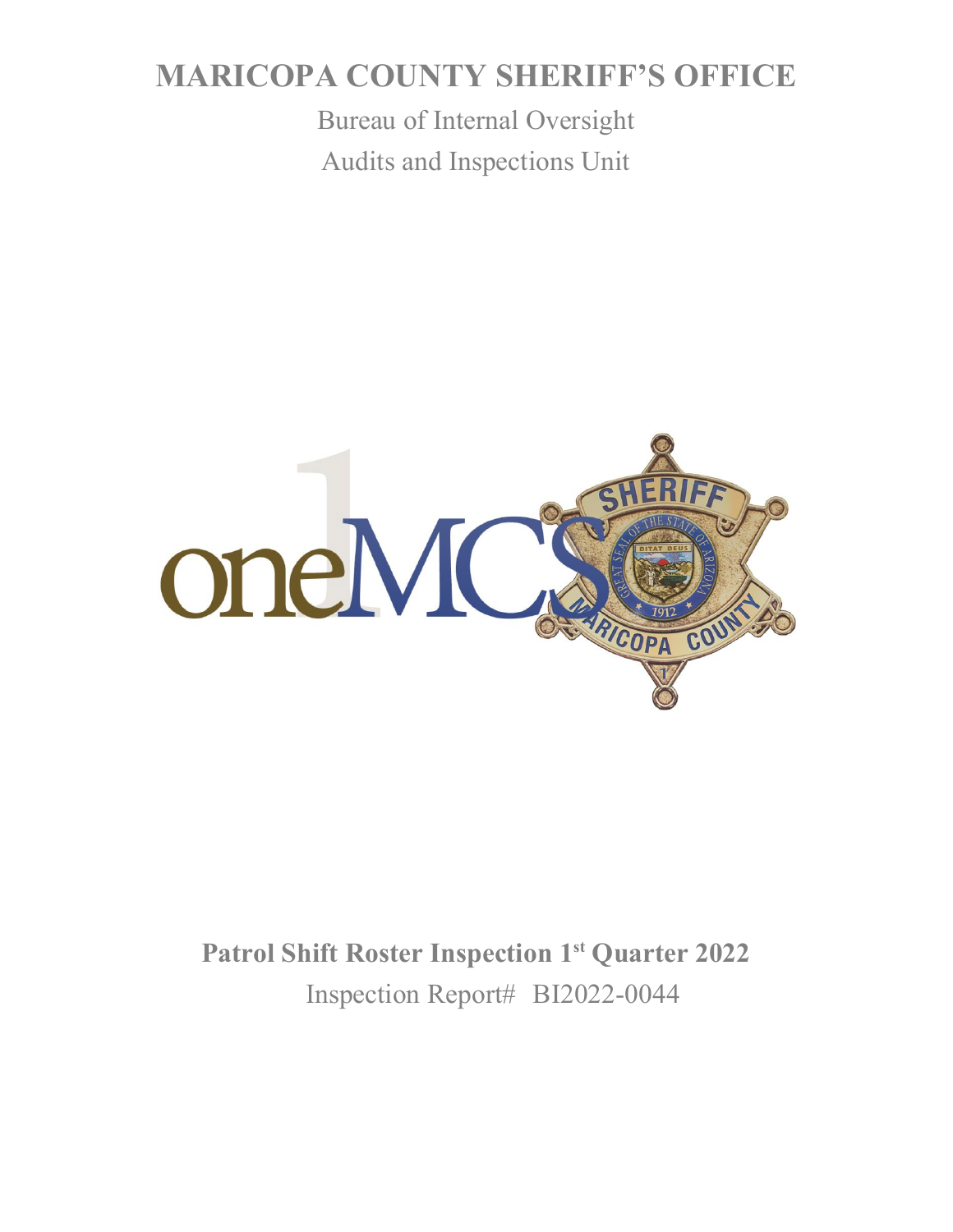The Audits and Inspections Unit (AIU) of the Bureau of Internal Oversight (BIO) will conduct inspections of Daily Patrol Shift Rosters on a quarterly basis to determine if the rosters are in compliance with Office policy. The Daily Patrol Shift Rosters are uniformly inspected utilizing a matrix developed by AIU, in accordance with procedures outlined in Policy GB-2, *Command Responsibility*.

#### **Matrix Procedures:**

- $\triangleright$  A Daily Patrol Shift Roster is completed for each work shift.
- $\triangleright$  Supervisor span of control is in accordance with MCSO Policy GB-2.
- $\triangleright$  Shift Supervisor positions are being filled by employees with the rank of Sergeant, Lieutenant, or above in accordance with MCSO Policy GB-2.
- $\triangleright$  Supervisors are assigned to, and work, the same days and hours as the deputies under their direct command, absent exceptional circumstances.
- $\triangleright$  Policy violations outside of the scope of this inspection are listed as non-compliance deficiencies.

#### **Criteria:**

MCSO Policy GB-2, *Command Responsibility*

#### **Conditions:**

A random selection of one day (24-hour period) per week for the months of January, February and March was utilized. Due to possible specialty assignment squads and the variance of days in a month, the total number of shift rosters will vary each month. For the  $1<sup>st</sup>$  quarter of 2022 there was a total of 112 rosters randomly selected for inspection. 100% of the randomly selected rosters were inspected.

**Note:** District 6 was disbanded at the end of January 2022, therefore, 1<sup>st</sup> Qrtly Shift Roster Inspection reviewed recorded data only for January 2022.

MCSO achieved a compliance rate of **99.11% (total rosters in compliance / cumulative total rosters)** in the Patrol Shift Roster inspection for the 1<sup>st</sup> quarter of 2022, as illustrated in the graph below: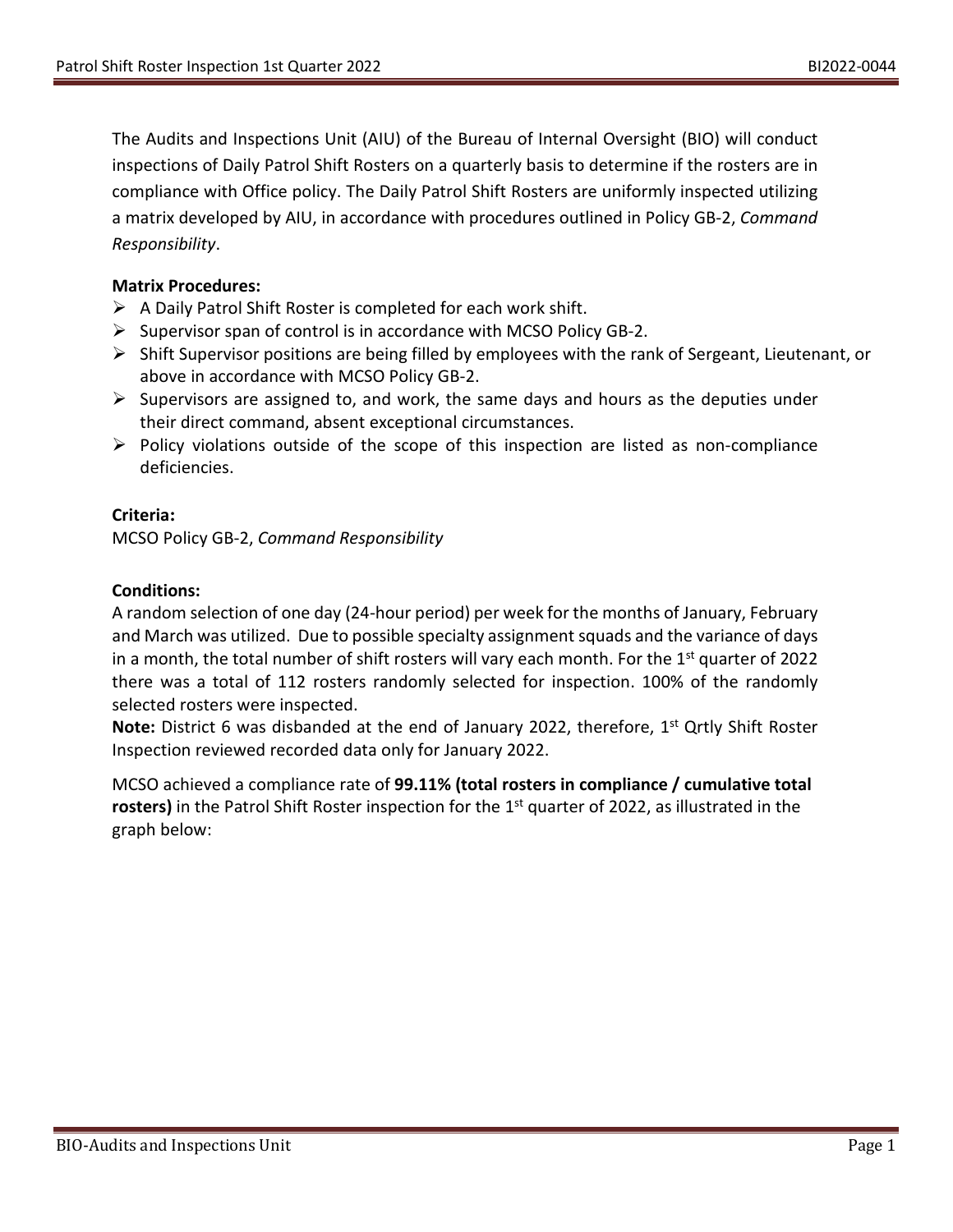

| <b>Division</b>       | <b>District 1</b> | <b>District 2</b> | <b>District 3</b> | <b>District 4</b> | <b>Lake Patrol</b> | <b>District 6</b> | <b>District 7</b> |
|-----------------------|-------------------|-------------------|-------------------|-------------------|--------------------|-------------------|-------------------|
| In Compliance:        | 11                | 12                | 12                | 12                | 48                 |                   | 12                |
| Non-Comp. Def.        |                   |                   |                   |                   | 0                  |                   |                   |
| Comp. Def.            |                   |                   | 0                 |                   | 0                  |                   |                   |
| <b>Total Rosters:</b> | 12                | 12                | 12                | 12                | 48                 |                   | 12                |
| <b>Compliance %:</b>  | 91.67%            | 100%              | 100%              | 100%              | 100%               | 100%              | 100%              |

The following deficiencies were noted during the inspection period:

## District 1 (1 BIO Action Form):

### Compliance Deficiency

| <b>District/Division</b>                                                                                | <b>Employee</b> | <b>Shift Date</b> | <b>Current Supervisor</b> | <b>Current Commander</b> |  |  |  |
|---------------------------------------------------------------------------------------------------------|-----------------|-------------------|---------------------------|--------------------------|--|--|--|
| District 1                                                                                              | Sergeant        | 03/22/2022        | Lieutenant                | Captain                  |  |  |  |
| <b>Deficiency</b>                                                                                       |                 |                   |                           |                          |  |  |  |
| No Span of Control Memorandum was generated for exceeding the preferred 8:1 ratio. (Policy GB-2.13.A.4) |                 |                   |                           |                          |  |  |  |